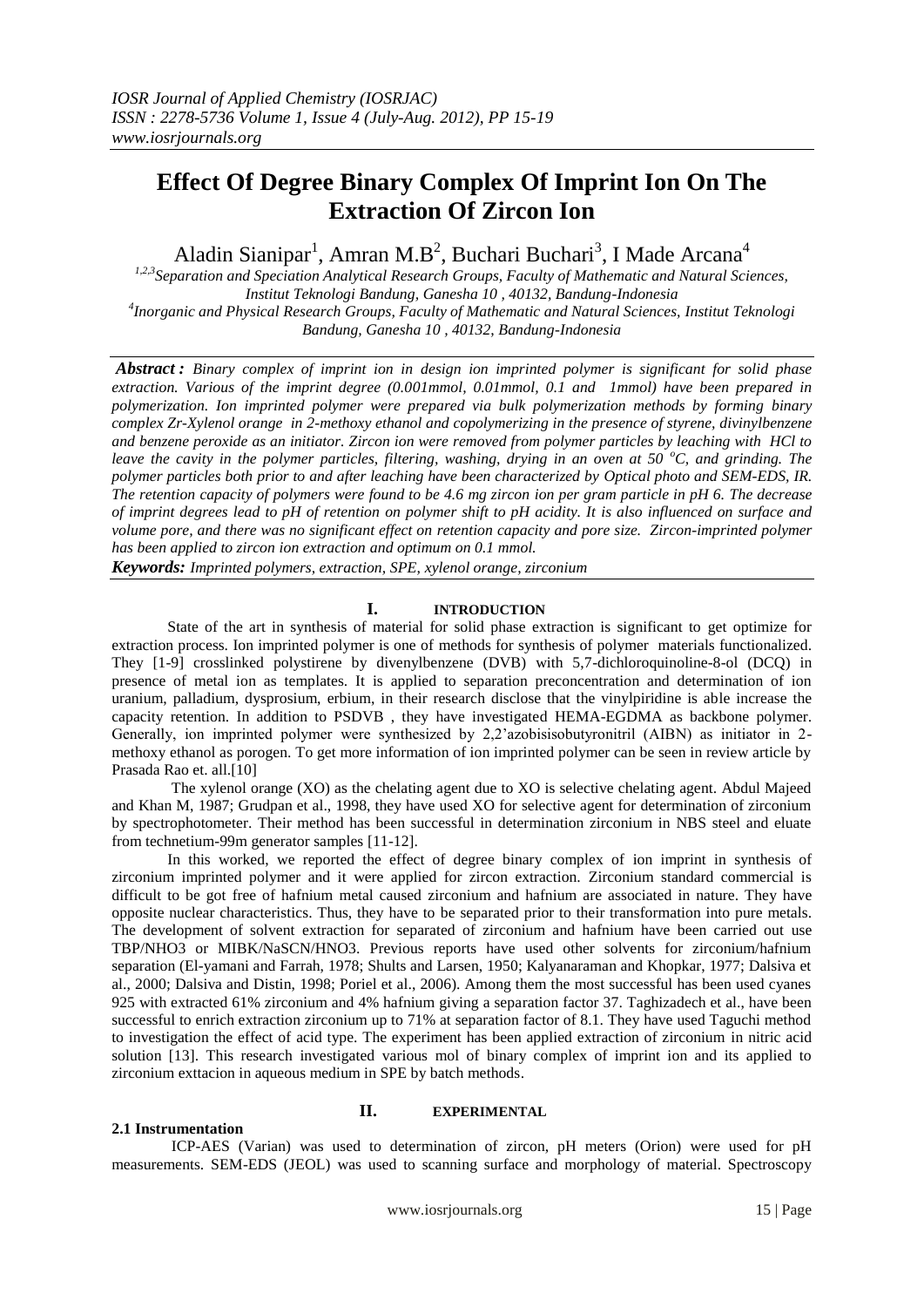infrared (IR-Prestige 21, Shimadzu) was used to obtain spectrum IR of polymer. Surface area and pore size carry out by Quantachrome NovaWin version 11.0 (USA). Optical photo by Cannon microscope optic.

## **2.2 Reagents and Materials**

Xylenol orange (XO) tetrasodium and zircon-oxy-chloride were obtained commercially from Merck. Styrene (functional monomers), divinyl benzene (DVB) (crosslinking monomers), 2-methoxyethanol (porogen) and benzene peroxide (BPO) were obtained commercially from Sigma Aldrich. Various binary Zr-XO complex solution with mol ratio Zr/XO : 1/1 in 10 mL 2-methoxyethanol.

## **2.3 Synthesis of ion imprinted polymer (IIP) particle**

2.3.1 Formation of Binary Complex

The binary complex zircon ion with xylenol orange with mol ratio 1/1 was prepared by stirring a mixture of 1 mmol of zircon was prepared by dissolving ZrOCl2.8H2O with various 0.3222; 0.0322; 0,0032 gram and 1 mmol XO with various 0.7606; 0.0761; 0.0076 gram in 10 mL 2-methoxy ethanol . 2.3.2 Copolymerization

A porogen was prepared by stirring mixture of complex Zr-XO 1 mmol, styrene 40 mmol, 40 mmol DVB and BPO 0.61 mmol in 10 mL 2-methoxyethanol. The polymerization mixture was cooled to 0  $\degree$ C and purged with  $N_2$  for 10 min, seal and heated at 80 °C in oil bath with stirring for 4 h. The solid polymer was ground in mortar and dried in 80  $^{\circ}$ C for 24 h. The imprint ion zirconium was leached from polymer by stirring with 20 mL HCl 9M for 24 h, and the excess amount of HCl was washed with ultra-pure water and then by methanol. After washed, IIP dried in 80 °C for 24 h. Finally, the particle polymer was dried vacuum in desiccators.

## **2.4 Retention capacity**

The retention capacity from aqueous solution was investigated in batch experiment. The particle of polymer (20 mg) were suspended in 10 mL zircon ion 10 mg/L in aqueous solution and pH were variated by nitric acid and sodium hydroxide solution. The concentrations of zircon ion in aqueous solution after desired treatment periods were measurement by ICP-AES. Three replicate extraction, and measurements were performed for each aqueous solution. The concentrations of zircon ion prior to and after retentions on particle of polymer.

## **2.5 General procedure for zircon extraction**

Zircon–imprinted polymers (20 mg) were added to 10 mL zircon solution 10 mg/L after pH adjusting to 6. Then the mixture was stirred for 24 hours. The zircon ions were eluted from the IIP particle using 10 mL of 9 M nitric acid. Their content in the eluant were determined by ICP-AES.

## **3.1 Optical photo**

#### **III. RESULT AND DISCUSSION**

The photo optics were shown in fig. 1. From which it is clear occurs different colour significant of particle. Unleached particle colour is purple. This colour from Zr-XO complex and leached particle is red. It is indicates that Zr have been removed. The decrease of mol complex of imprint ion caused polymer colorless.

## **3.3 Scanning electron microscopy (SEM)-Energy disperse spectroscopy (EDS)**

The morphology of polymers produced by bulk polymerization were assessed by SEM-EDS with magnitude 2000 are given in fig. 2. The results show that leached particle morphology is viewed like as a soaked morphology. It is not smooth if compare to unleached particle. Morphology of polymers are leached to unleached is more porous. Polymers are leached by HCl 6M and HCl 9M. Zircon ion as ion imprint with complete release from polymer by HCl 9M are given in fig. 3.

#### **3.3. IR Spectra**

The IR spectra of unleached and leached zircon imprinted polymer were recorded by using KBr pellet method. The IR spectra of IIP unleached and leached materials are given in fig. 4. Both IIP have similar IR spectra, which indicates that all the polymers have similar backbone, but they have different intensity spectra. A band near 1080 cm<sup>-1</sup> present in unleached material is shifted to higher frequency 1089 cm<sup>-1</sup> while leaching.

The shift and decrease in strength of vibration can be attributed to bonding between the zircon with xylenol orange. Generally, these observations indicate that the polymer backbone is same in both unleached and leached IIP particle thus suggesting XO is held onto polymer even after leaching.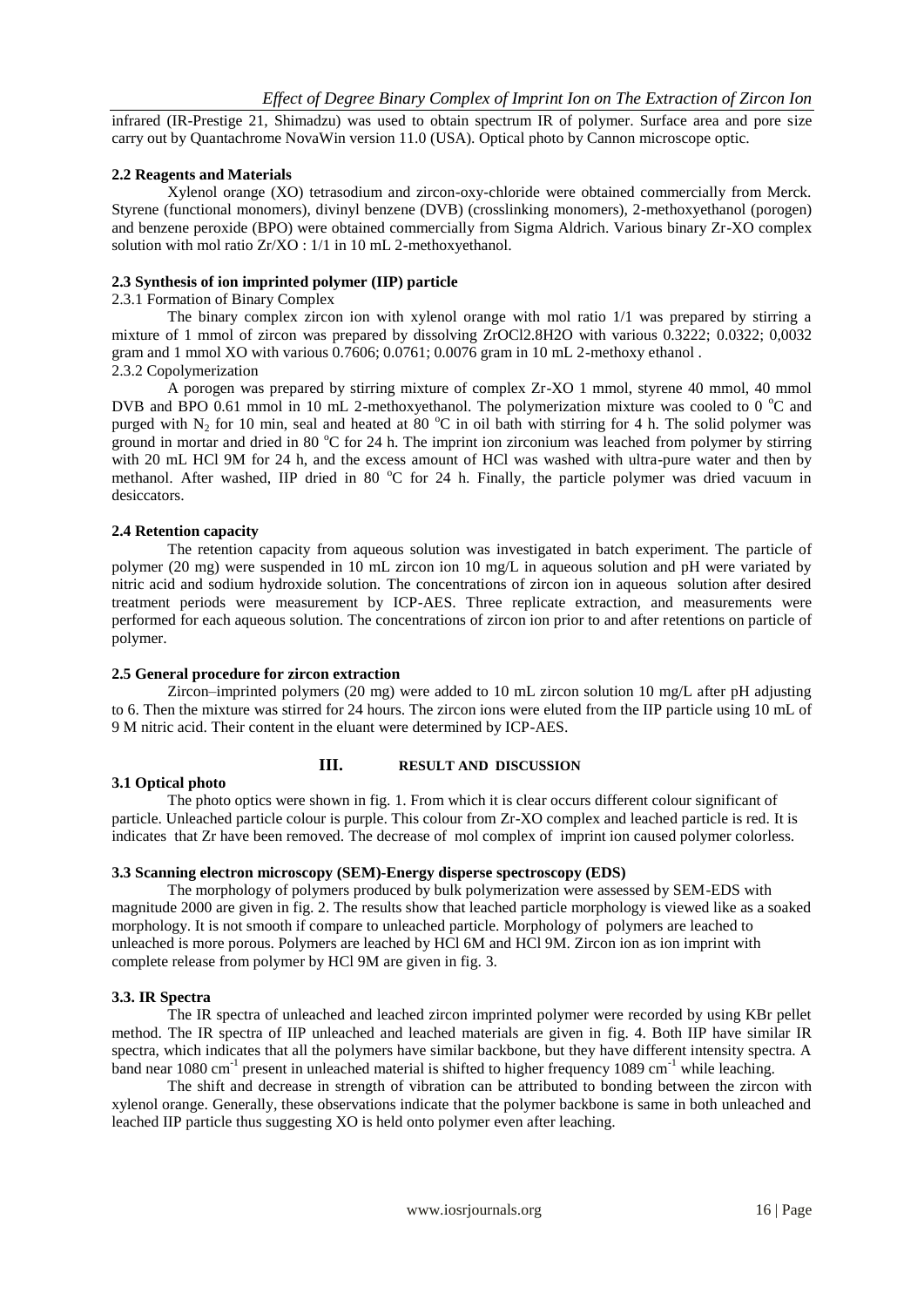## **3.4 BET and BJH Analysis**

Surface and pore size analysis carry out by BET and BJH analysis. The effect of degree binary complex of ion imprint can be presented in table 1 . Surface area and total volume pore optimum on 0.1 mmol complex of ion imprint and polymers are produced there was no influent of various mol complex of ion imprint to pore size.

## **3.5 Retention Capacity**

The retention capacity studies by batch methods for 24 h. The result obtained are shown in fig.5. IIP suspended with zircon solution is IIP with Zr-XO 1/1 mmol ratio. Maximum retention capacity is 4.6 mg Zr/g IIP at pH 6. In order to investigate the effect of degree binary complex with various is 0.001; 0.01;0.1 and 1 mmol were shown fig.6. There was no effect significant the degree of complex Zr-XO to retention capacity, but it causes shift pH of retention capacity to pH acidity when the degree of mmol Zr-XO in IIP particle decreases.



Fig. 1 Photo optic magnitude 600 polymer particle. Unleached (A:0,1mmol,B:0,01mmol,C:0,001mmol) and leached (A':0,1mmol, B':0,01mmol, C':0,001mmol) polymer.



Fig. 2. SEM photograph of IIP : A. leached by HCl 6M, B. Leached by HCl 9 M. C.Unleached.



Fig. 3 EDS spectra unleached and leached polymer IIP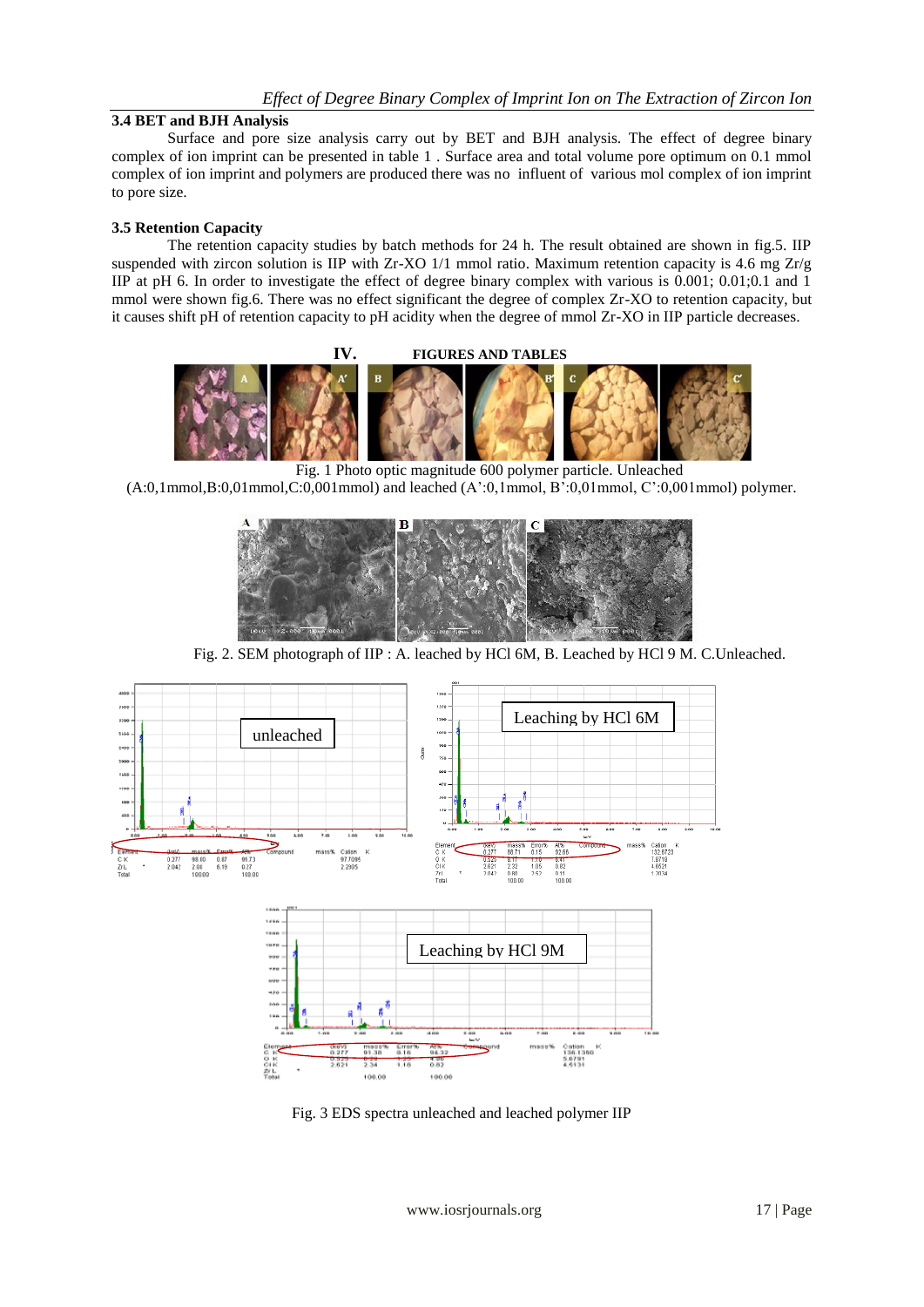

Fig.4 IR spectra of unleached and leached imprinted polymer





Fig.6 The effect degree complex Zr-XO to retention capacity

| raone 1. DET and Diff and you |                                      |                        |                                           |                        |                                           |                                |                                  |
|-------------------------------|--------------------------------------|------------------------|-------------------------------------------|------------------------|-------------------------------------------|--------------------------------|----------------------------------|
| Polyme<br>r<br>$\mathbf{H}$   | <b>Degree</b><br>Compl<br>ex<br>mmol | BET                    |                                           |                        |                                           | <b>BJH</b>                     |                                  |
|                               |                                      | Single point           |                                           | Multi point            |                                           | <b>Total</b><br>Volume<br>pore | Average<br><b>Radius</b><br>pore |
|                               |                                      | <b>Surface</b><br>Area | <b>Specific</b><br><b>Surface</b><br>Area | <b>Surface</b><br>Area | <b>Specific</b><br><b>Surface</b><br>Area | $10^{-3}$<br>(cc/g)            | $A^{\circ}$                      |
|                               |                                      | (m)                    | $(m-/g)$                                  | (m)                    | $\left(\frac{m^2}{g}\right)$              |                                |                                  |
| IIP <sub>0.01</sub>           | 0.01                                 | 24.384                 | 178.377                                   | 25.737                 | 188.275                                   | 124.992                        | 13.278                           |
| IIP <sub>0.1</sub>            | 0.1                                  | 31.085                 | 262.984                                   | 32.749                 | 277.068                                   | 182.839                        | 13.198                           |
| IIPI                          |                                      | 2.842                  | 33.315                                    | 3.038                  | 35.620                                    | 23.925                         | 13.433                           |

Table 1. BET and BJH analysis

## **V. CONCLUSION**

Synthesis ion imprinted polymers is one of functionalized polymers to enhanced extraction. The Degree of mol binary complex of ion imprint can be contributed to produce porous materials polymer. Porous polymers are produced can be used to separate and preconcentrative of zircon ion from hafnium.

## **VI. Acknowledgements**

The authors gratefully acknowledge research support from to Institute Technology of Bandung and Geology Research Development Centre, Department of Geology-Indonesian Ministry of Energy and Mineral Resources.